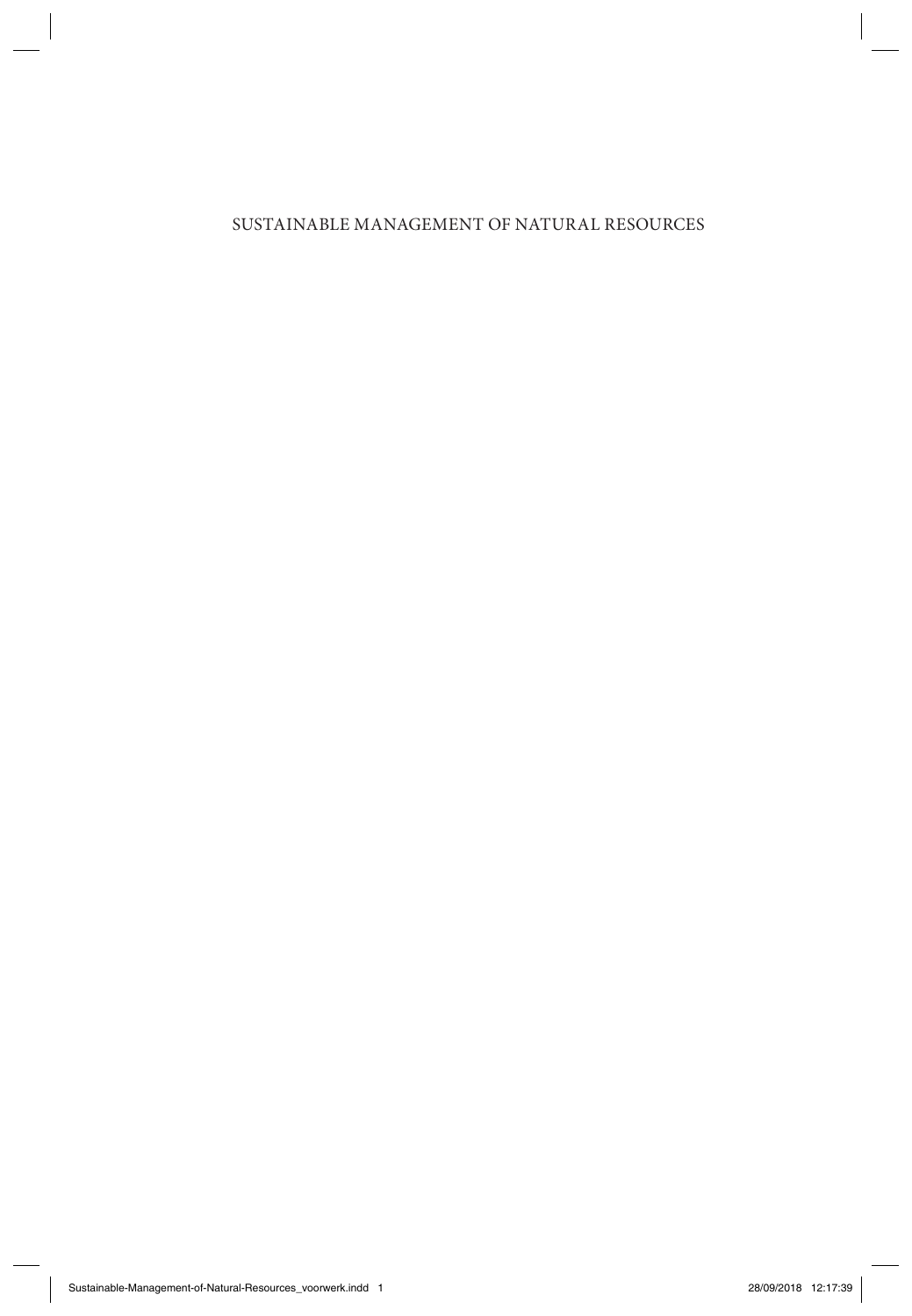European Environmental Law Forum Series, Volume 5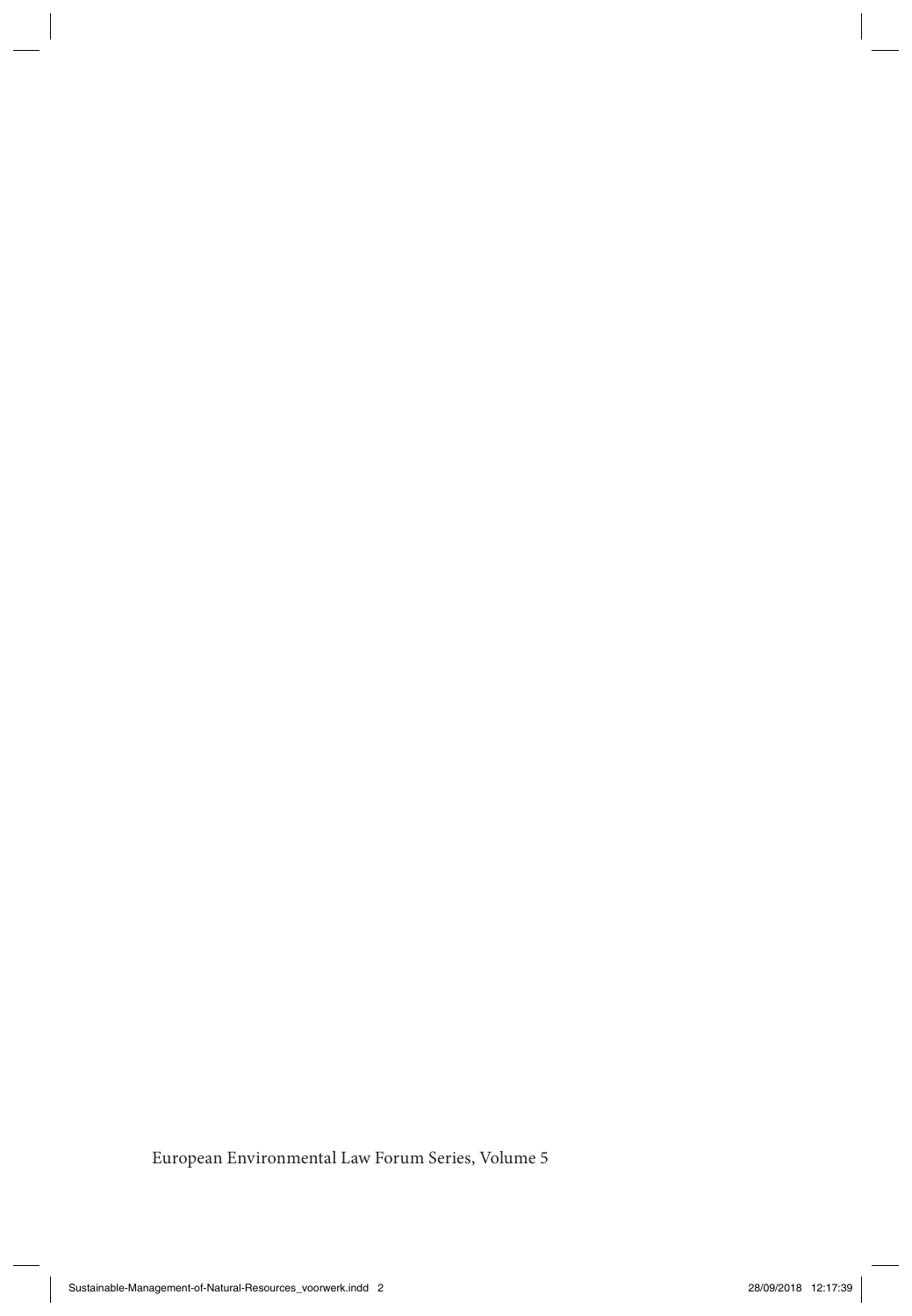# SUSTAINABLE MANAGEMENT OF NATURAL RESOURCES

Legal Instruments and Approaches

*Edited by*  Helle Tegner Anker Birgitte Egelund Olsen

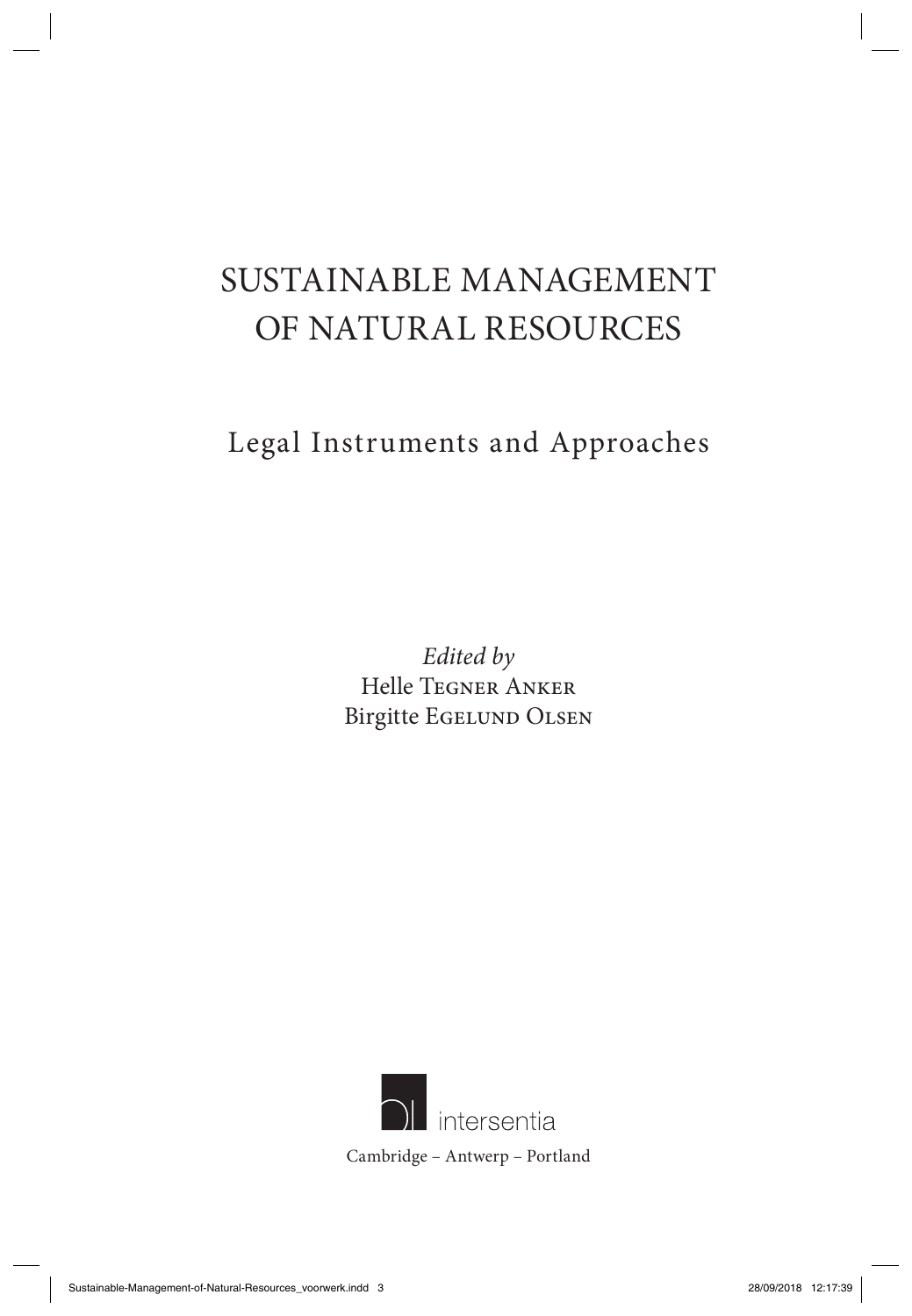Intersentia Ltd Sheraton House | Castle Park Cambridge | CB3 0AX | United Kingdom Tel.: +44 1223 370 170 | Fax: +44 1223 370 169 Email: mail@intersentia.co.uk www.intersentia.com | www.intersentia.co.uk

*Distribution for the UK and Ireland:* NBN International Airport Business Centre, 10 Thornbury Road Plymouth, PL6 7PP United Kingdom Tel: +44 1752 202 301 | Fax: +44 1752 202 331 Email: orders@nbninternational.com

*Distribution for Europe and all other countries:* Intersentia Publishing nv Groenstraat 31 2640 Mortsel Belgium Tel.: +32 3 680 15 50 | Fax: +32 3 658 71 21 Email: mail@intersentia.be

*Distribution for the USA and Canada:* Independent Publishers Group Order Department 814 North Franklin Street Chicago, IL 60610 USA Tel.: +1 800 888 4741 (toll free) | Fax: + 1312 337 5985 Email: orders@ipgbook.com

#### Sustainable Management of Natural Resources © The editors and contributors severally 2018

The author has asserted the right under the Copyright, Designs and Patents Act 1988, to be identified as author of this work.

No part of this book may be reproduced, stored in a retrieval system, or transmitted, in any form, or by any means, without prior written permission from Intersentia, or as expressly permitted by law or under the terms agreed with the appropriate reprographic rights organisation. Enquiries concerning reproduction which may not be covered by the above should be addressed to Intersentia at the address above.

Cover photograph: George Oze – Alamy Stock Photo

ISBN 978-1-78068-759-9 (paperback) ISBN 978-1-78068-783-4 (PDF) D/2018/7849/95 NUR 823

British Library Cataloguing in Publication Data. A catalogue record for this book is available from the British Library.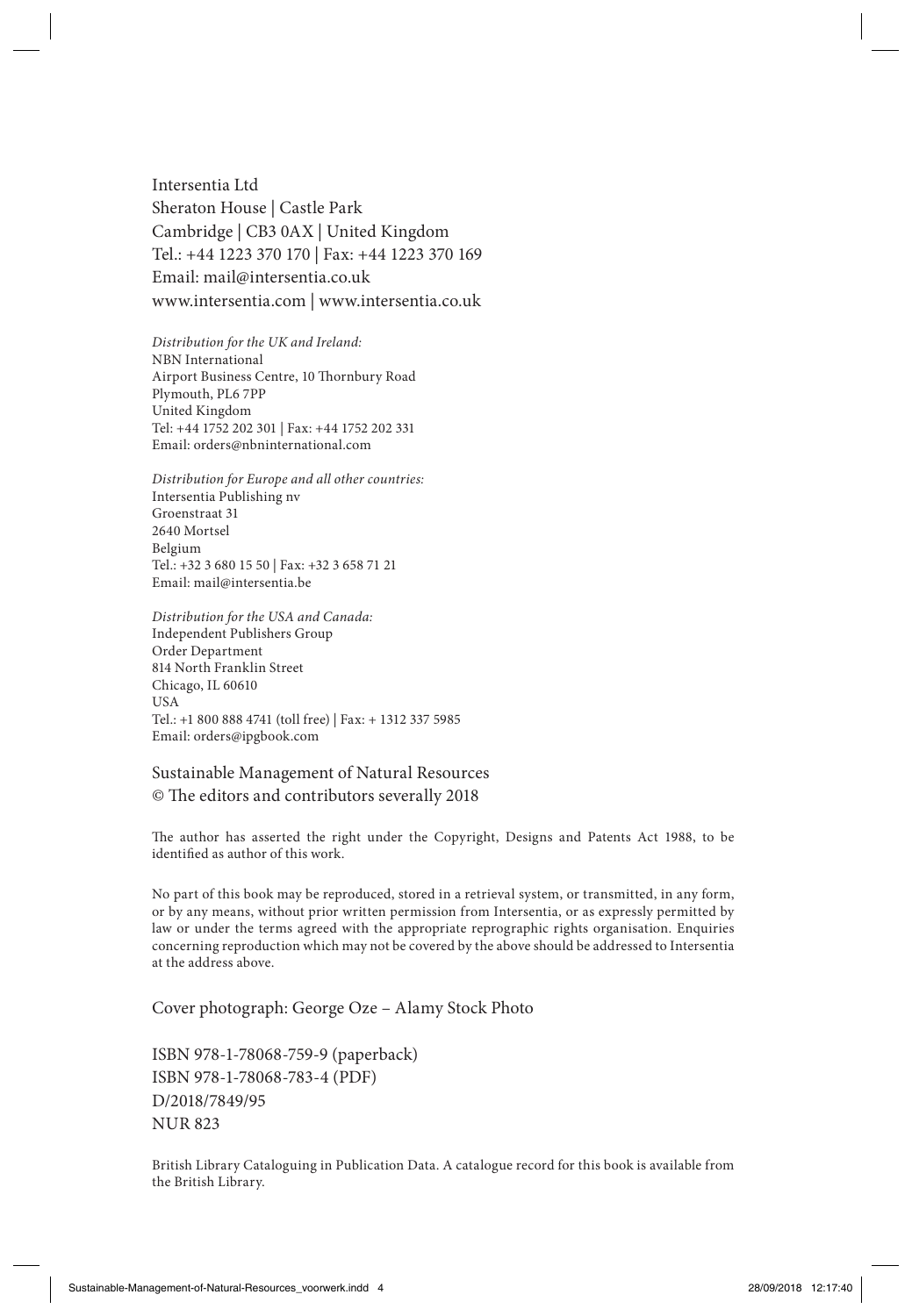# **CONTENTS**

| PART I |                                                                         |              |
|--------|-------------------------------------------------------------------------|--------------|
|        |                                                                         | $\mathbf{1}$ |
|        | Chapter 1                                                               |              |
|        | Legal Approaches to Sustainable Management of Natural Resources         |              |
|        | Helle TEGNER ANKER and Birgitte EGELUND OLSEN                           | 3            |
|        | PART II                                                                 |              |
|        | SUSTAINABILITY IN EU AND INTERNATIONAL LAW                              | 11           |
|        | Chapter 2                                                               |              |
|        | Sustainable Management of Natural Resources by the EU                   |              |
|        |                                                                         | 13           |
|        |                                                                         | 13           |
| 1.     |                                                                         | 13           |
| 2.     | The EU framework for managing natural resources                         | 14           |
| 3.     | Towards the UN Sustainable Development Goals                            | 20           |
| 4.     |                                                                         | 28           |
|        | Chapter 3                                                               |              |
|        | Squaring the Circular Economy: Towards More Coherence in the EU         |              |
|        | <b>Sustainable Management of Natural Resources</b>                      |              |
|        |                                                                         | 29           |
|        |                                                                         | 29           |
| 1.     |                                                                         | 30           |
| 2.     | Attempts at creating a general framework for external aspects of global | 31           |
| 3.     |                                                                         | 34           |
| 4.     | EU and illegal, unreported and unregulated fishing                      | 41           |
| 5.     |                                                                         | 47           |
|        |                                                                         |              |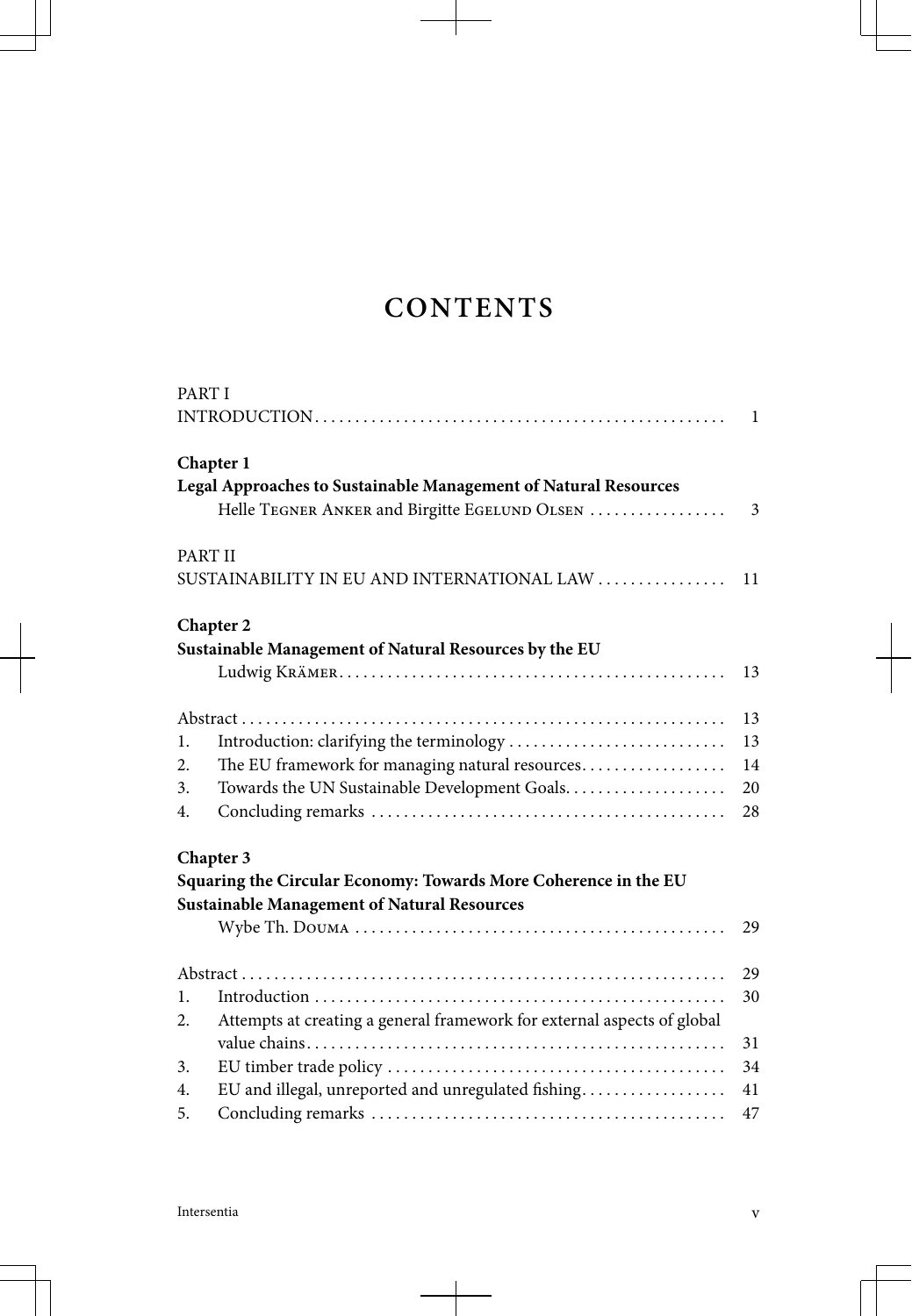$\mathbf{I}$ 

| Judicial Review of the Environmental Performances of the EU Agricultural |                                                                   |    |  |  |  |
|--------------------------------------------------------------------------|-------------------------------------------------------------------|----|--|--|--|
| Policy                                                                   |                                                                   |    |  |  |  |
|                                                                          |                                                                   | 49 |  |  |  |
|                                                                          |                                                                   |    |  |  |  |
| 1.                                                                       |                                                                   | 49 |  |  |  |
| 2.                                                                       |                                                                   | 51 |  |  |  |
| 3.                                                                       | Case-law on the judicial review of the common agricultural policy | 55 |  |  |  |
| 4.                                                                       |                                                                   | 57 |  |  |  |
| 5.                                                                       |                                                                   | 61 |  |  |  |
| PART III                                                                 |                                                                   |    |  |  |  |
|                                                                          | SUSTAINABLE MANAGEMENT OF WASTE                                   | 63 |  |  |  |
| Chapter 5                                                                |                                                                   |    |  |  |  |
|                                                                          | Towards Responsible Management of Pharmaceutical Waste in the EU  |    |  |  |  |
|                                                                          | Katerina MITKIDIS, Shona WALTER and Viktoria OBOLEVICH.           | 65 |  |  |  |
|                                                                          |                                                                   | 65 |  |  |  |
| 1.                                                                       |                                                                   | 66 |  |  |  |
| 2.                                                                       |                                                                   | 67 |  |  |  |
| 3.                                                                       |                                                                   | 68 |  |  |  |
| 4.                                                                       |                                                                   | 71 |  |  |  |
| 5.                                                                       | Way forward? Going back to the waste hierarchy                    | 76 |  |  |  |
| 6.                                                                       |                                                                   | 79 |  |  |  |
| Chapter 6                                                                |                                                                   |    |  |  |  |
|                                                                          | Environmental Liability and Waste: Which Responsibilities for     |    |  |  |  |
|                                                                          | Landowners?                                                       |    |  |  |  |
|                                                                          |                                                                   | 81 |  |  |  |
|                                                                          |                                                                   | 81 |  |  |  |
| 1.                                                                       |                                                                   | 82 |  |  |  |
| 2.                                                                       |                                                                   | 83 |  |  |  |
| 3.                                                                       |                                                                   | 86 |  |  |  |
| 4.                                                                       | The WFD and the case of accidental pollution                      | 89 |  |  |  |
| 5.                                                                       |                                                                   | 93 |  |  |  |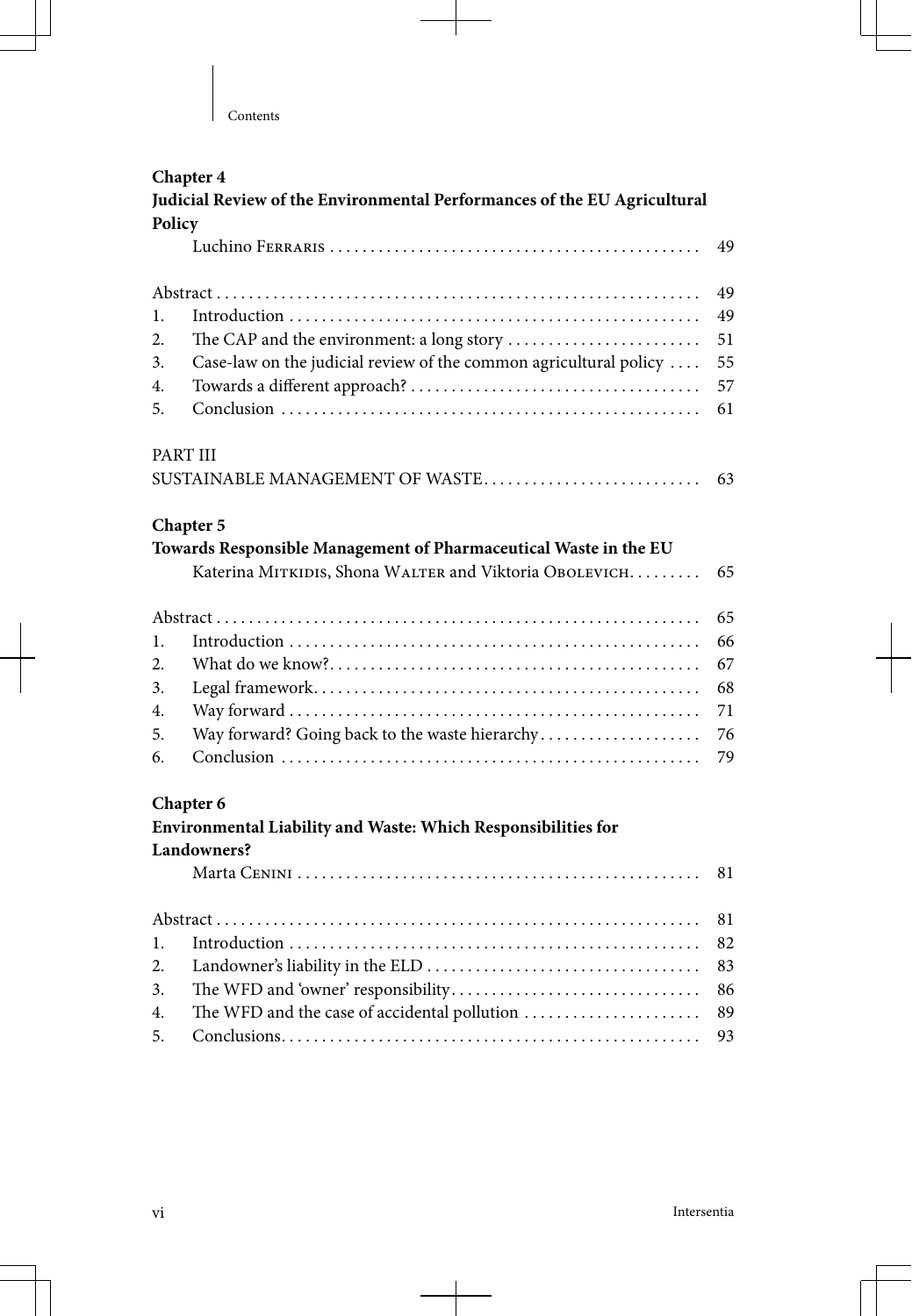| PART IV<br>ENVIRONMENTAL AND CLIMATE LITIGATION<br>97                                                                                         |                                                                                                                                                          |     |  |  |
|-----------------------------------------------------------------------------------------------------------------------------------------------|----------------------------------------------------------------------------------------------------------------------------------------------------------|-----|--|--|
|                                                                                                                                               | Chapter 7<br>The European Court of Human Rights: An Underrated Forum for<br><b>Environmental Litigation</b>                                              | 99  |  |  |
|                                                                                                                                               |                                                                                                                                                          | 99  |  |  |
| 1.                                                                                                                                            |                                                                                                                                                          |     |  |  |
| 2.<br>3.                                                                                                                                      | Overview of the environment-related case law of the ECtHR<br>Implications of the ECHR general principles for environmental                               | 102 |  |  |
| 4.                                                                                                                                            |                                                                                                                                                          |     |  |  |
| Chapter 8<br>A Natural Resource Beyond the Sky: Invoking the Public Trust Doctrine to<br>Protect the Atmosphere from Greenhouse Gas Emissions |                                                                                                                                                          |     |  |  |
| 1.<br>2.<br>3.<br>4.<br>5.                                                                                                                    | Atmospheric trust cases and their place in climate change litigation  123                                                                                |     |  |  |
| PART V                                                                                                                                        | ECOSYSTEM APPROACHES AND ADAPTIVE MANAGEMENT  137                                                                                                        |     |  |  |
|                                                                                                                                               | Chapter 9<br>Managing Environmental Utilisation Space in the Dutch Environment and<br><b>Planning Act</b><br>Lolke S. BRAAKSMA and Kars J. DE GRAAF  139 |     |  |  |
|                                                                                                                                               |                                                                                                                                                          |     |  |  |
| 1.                                                                                                                                            |                                                                                                                                                          |     |  |  |
| 2.                                                                                                                                            | Environmental utilisation space: the concept  141                                                                                                        |     |  |  |
| 3.                                                                                                                                            | The EUS concept and the future Environment and Planning Act  145                                                                                         |     |  |  |
| 4.                                                                                                                                            |                                                                                                                                                          |     |  |  |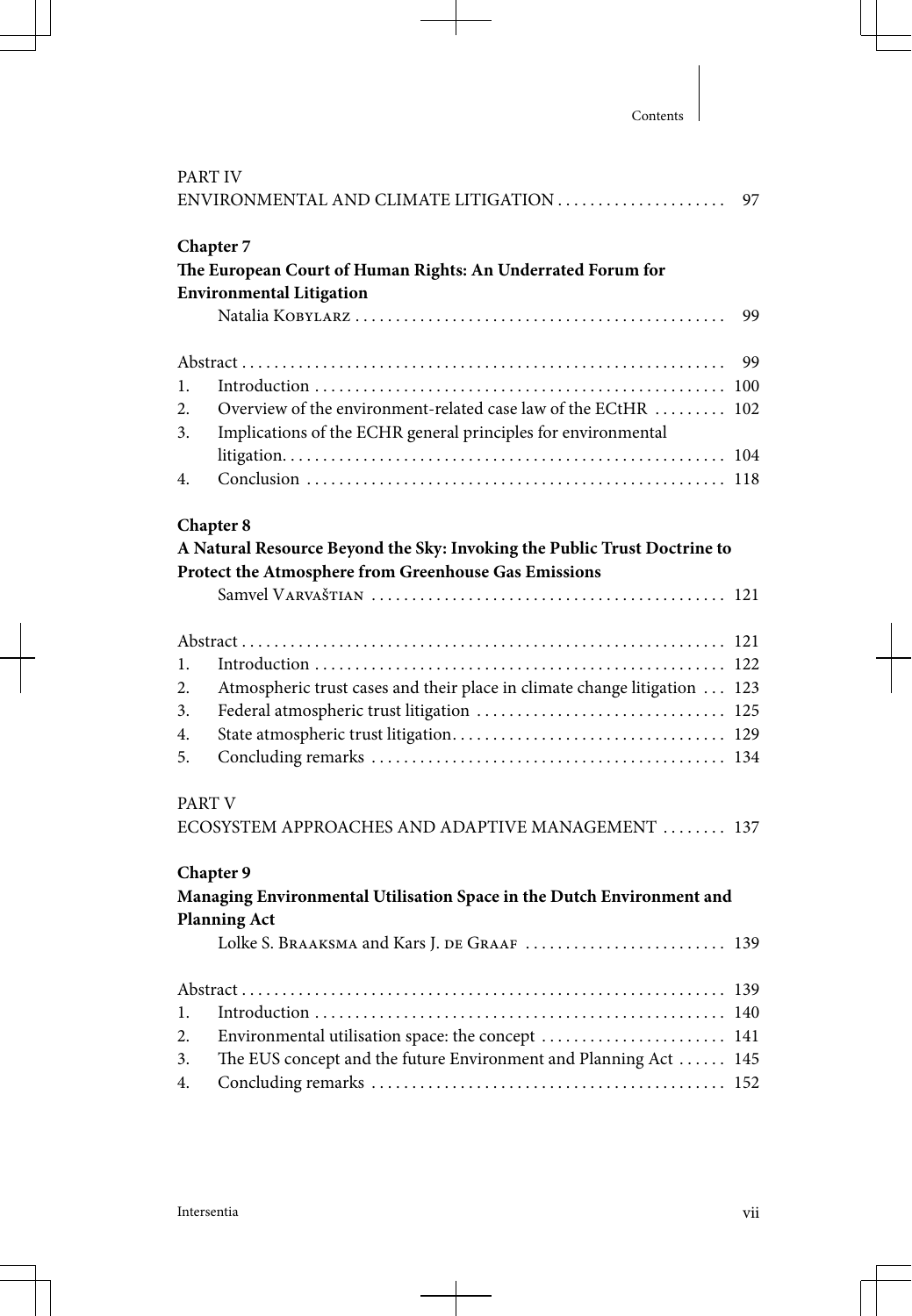$\mathbf{I}$ 

| Chapter 10                                                                                                                            |                                                                           |     |  |  |  |  |
|---------------------------------------------------------------------------------------------------------------------------------------|---------------------------------------------------------------------------|-----|--|--|--|--|
| Reconciling Adaptive Management Strategies with the EU Nature<br>Directives: the Unfortunate Case of the Dutch Integrated Approach to |                                                                           |     |  |  |  |  |
|                                                                                                                                       |                                                                           |     |  |  |  |  |
|                                                                                                                                       |                                                                           |     |  |  |  |  |
|                                                                                                                                       |                                                                           |     |  |  |  |  |
| 1.                                                                                                                                    |                                                                           |     |  |  |  |  |
| 2.                                                                                                                                    | Adaptive management and the Dutch PAS: putting theory into                |     |  |  |  |  |
|                                                                                                                                       |                                                                           |     |  |  |  |  |
| 3.                                                                                                                                    | Discussion: the Dutch integrated approach to nitrogen reviewed in the     |     |  |  |  |  |
|                                                                                                                                       |                                                                           | 164 |  |  |  |  |
| 4.                                                                                                                                    |                                                                           |     |  |  |  |  |
|                                                                                                                                       | Chapter 11                                                                |     |  |  |  |  |
|                                                                                                                                       | Balancing Nature Protection and Other Public Interests: the Czech Example |     |  |  |  |  |
|                                                                                                                                       |                                                                           |     |  |  |  |  |
|                                                                                                                                       |                                                                           |     |  |  |  |  |
| 1.                                                                                                                                    |                                                                           |     |  |  |  |  |
| 2.                                                                                                                                    | Biodiversity conservation in the Czech Republic and its recent            |     |  |  |  |  |
|                                                                                                                                       |                                                                           |     |  |  |  |  |
| 4.                                                                                                                                    | Derogations from prohibitions under Article 6(4) of the Habitats          |     |  |  |  |  |
|                                                                                                                                       |                                                                           |     |  |  |  |  |
| 5.                                                                                                                                    | Interpretation of the absence of alternative solutions by the CJEU and    |     |  |  |  |  |
|                                                                                                                                       |                                                                           | 184 |  |  |  |  |
| 6.                                                                                                                                    | Interpretation of the overriding public interest by the CJEU and the      |     |  |  |  |  |
|                                                                                                                                       |                                                                           |     |  |  |  |  |
| 7.                                                                                                                                    |                                                                           |     |  |  |  |  |
| PART VI                                                                                                                               |                                                                           |     |  |  |  |  |
|                                                                                                                                       | SUSTAINABLE RESOURCE MANAGEMENT: SPECIFIC ISSUES 193                      |     |  |  |  |  |
|                                                                                                                                       |                                                                           |     |  |  |  |  |
|                                                                                                                                       | Chapter 12                                                                |     |  |  |  |  |
|                                                                                                                                       | Significance of Air Quality Plans: the Czech Experience                   |     |  |  |  |  |
|                                                                                                                                       |                                                                           |     |  |  |  |  |
|                                                                                                                                       |                                                                           | 195 |  |  |  |  |
| 1.                                                                                                                                    |                                                                           | 196 |  |  |  |  |
| 2.                                                                                                                                    |                                                                           |     |  |  |  |  |
| 3.                                                                                                                                    | Air quality plans in Czech national legislation  205                      |     |  |  |  |  |
| 4.                                                                                                                                    |                                                                           |     |  |  |  |  |